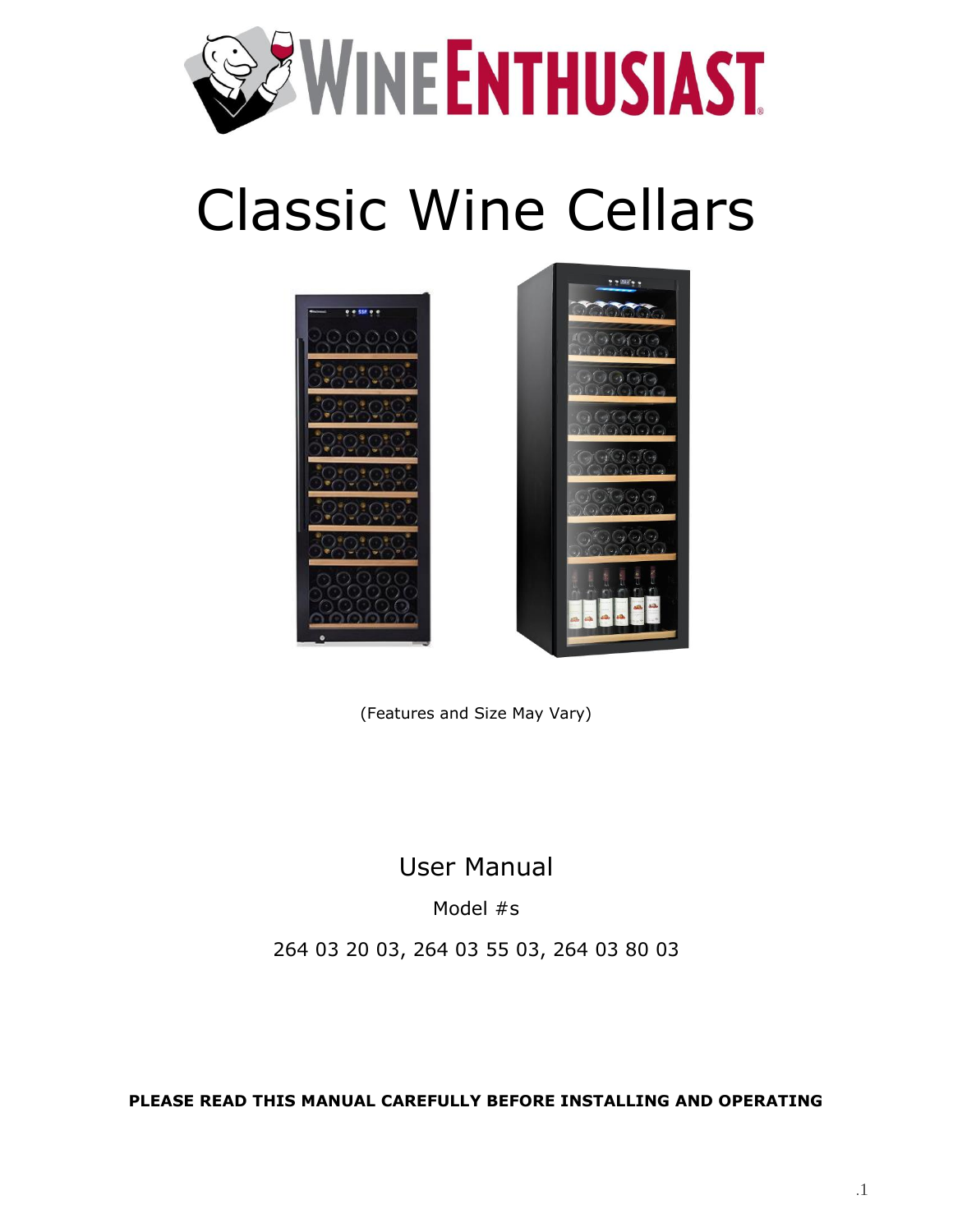# **IMPORTANT SAFEGUARDS**

#### <span id="page-1-0"></span>**When using this appliance, always exercise basic safety precautions, including the following:**

#### **1. Read all of the instructions before using this appliance.**

2. This appliance is not intended for use by persons (including children) with reduced physical, sensory or mental capabilities, or lack of experience and knowledge, unless they have been given supervision or instruction concerning use of the appliance by a person responsible for their safety.

3. Children should be supervised to ensure that they do not play with the appliance.

4. Use this appliance only for its intended purpose as described in this use and care guide.

5. This wine cellar must be properly installed in accordance with the installation instructions before it is used. See grounding instructions in the installation section.

6. Never unplug your wine cellar by pulling on the power cord. Always grasp the plug firmly and pull straight out from the outlet.

7. Unplug your wine cellar before cleaning or before making any repairs. **Note:** If for any reason this product requires service, we strongly recommend that a certified technician performs the service.

8. The SUPPLY CORD cannot be replaced. If the cord is damaged the appliance should be scrapped.

9. This appliance is designed for free standing installation only.

10. If your old wine cellar is not being used, we recommend that you remove the door and leave the shelves in place. This will reduce possibility of danger to children.

11. Do not operate your wine cellar in the presence of explosive fumes.

12. Do not store foods in wine cellar as interior temperature may not be cool enough to prevent spoilage or may cause bacteria growth.

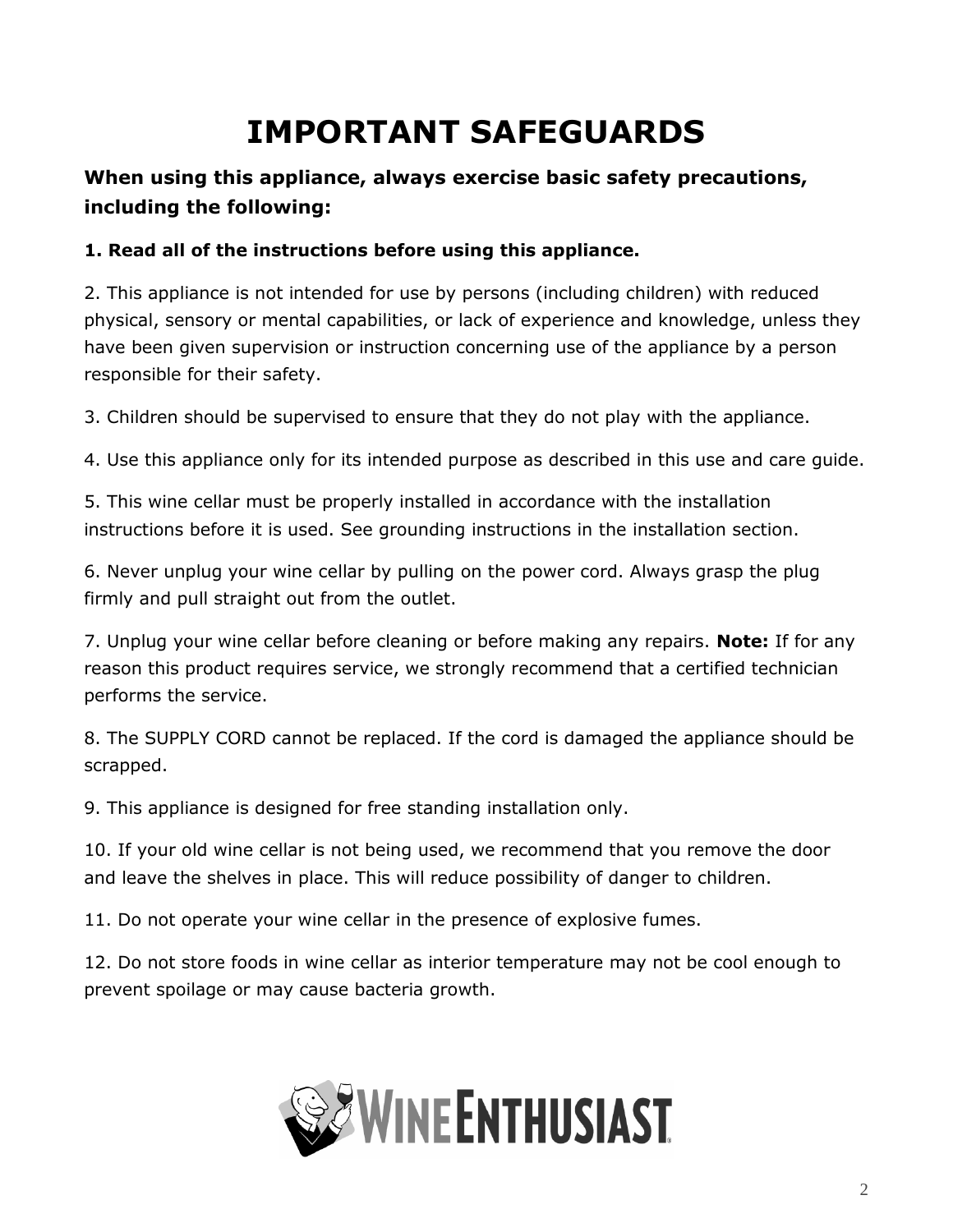# **SAVE THESE INSTRUCTIONS**

## **DANGER**

**Risk of child entrapment!**

**Before you throw away your old wine cellar, take off the doors.** 

**Leave the shelves in place so that children may not easily climb inside.**

| Thank you for using our Wine Enthusiast   |
|-------------------------------------------|
| product. This easy-to-use manual          |
| will guide you in getting the best use of |
| your wine cellar.                         |
| Please remember to record the model and   |
| serial number, they are on a label        |
|                                           |

in back of the wine cellar.

Model number

Serial number

Date of purchase

Staple your receipt to your manual.

**You will need the receipt to obtain warranty service.**

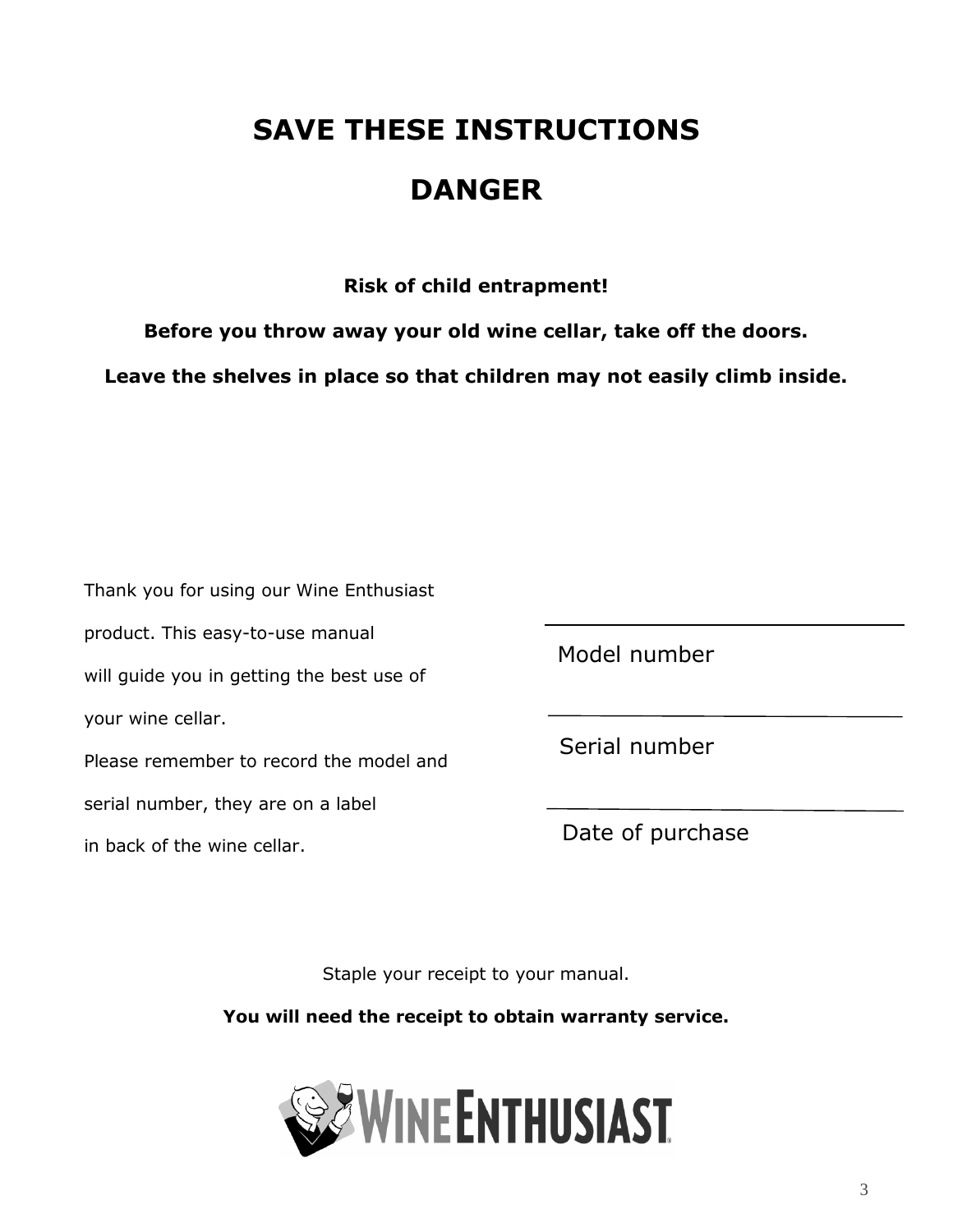#### **Table of Contents**

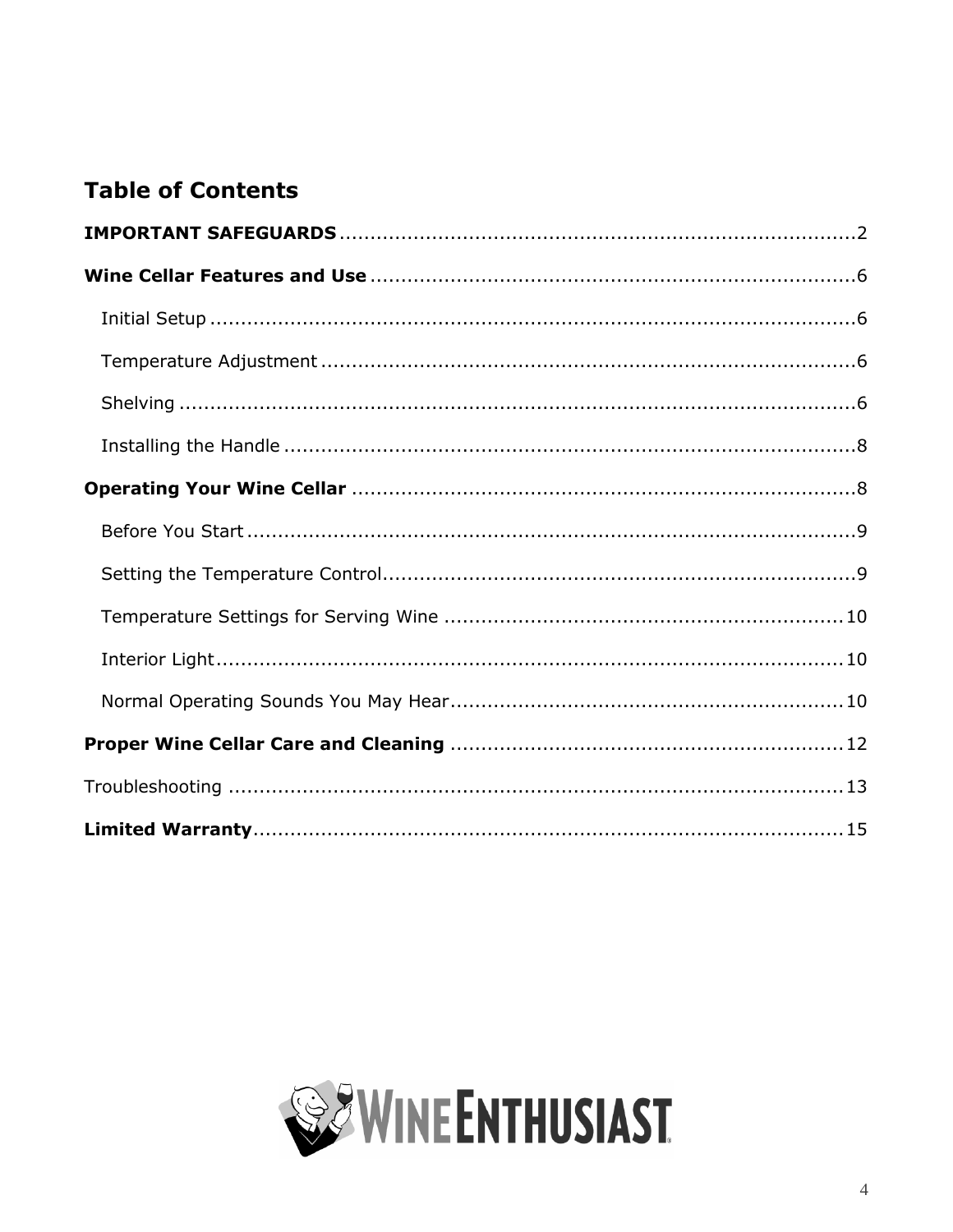#### **Electrical Requirement**

• Make sure there is a suitable power Outlet (115 volts, 15 amps outlet) with proper grounding to power the wine cellar.

• Avoid the use of three plug adapters or cutting off the third grounding in order to accommodate a two plug outlet. This is a dangerous practice since it provides no effective grounding for the wine cellar and may result in shock hazard.

### **Install Limitations**

• Do not install your wine cellar in any location not properly insulated or heated e.g. garage etc. Your wine cellar was not designed to operate in temperature settings below 60° Fahrenheit.

• Select a suitable location for the wine cellar on a hard even surface away from direct sunlight or heat source e.g. radiators, baseboard heaters, cooking appliances etc. Any floor unevenness should be corrected with the leveling legs located on the front and rear bottom corners of the wine cellar.

• This appliance is designed for free standing installation only.

#### **Use of Extension Cords**

• Avoid the use of an extension cord because of potential safety hazards under certain conditions. If it is necessary to use an extension cord, use only a 3-wire extension cord that has a 3-blade grounding plug and a 3-slot outlet that will accept the plug. The marked rating of the extension cord must be equal to or greater than the electrical rating of the appliance.

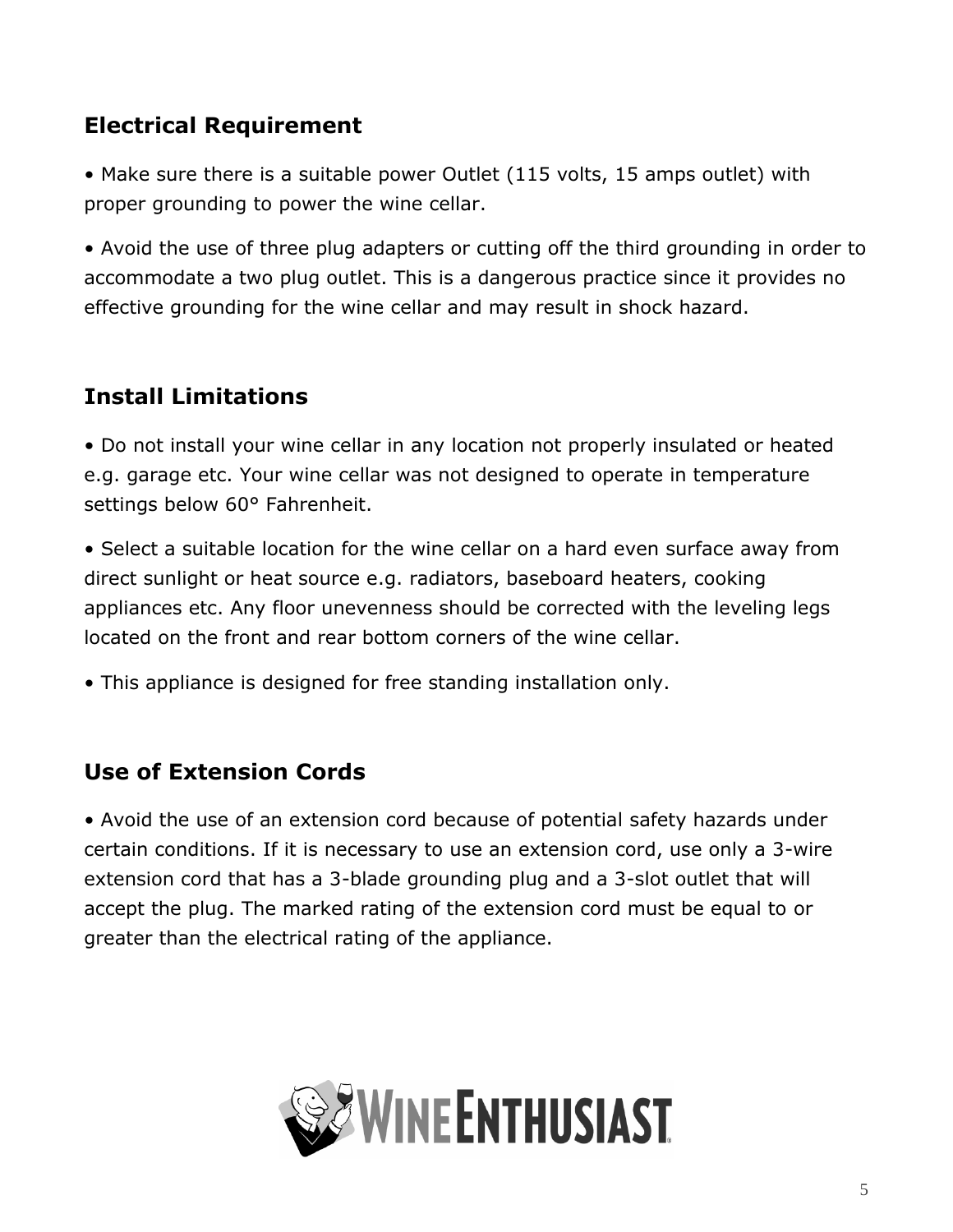# <span id="page-5-0"></span>**Wine Cellar Features and Use**

# <span id="page-5-1"></span>Initial Setup

• Before connecting the wine cellar to the power source, let it stand upright for approximately **24 hours.** This will reduce the possibility of a malfunction in the cooling system from handling during transportation.

• Once you have plugged the unit into an electrical outlet, let the unit run for at least 30 minutes to acclimate before making any adjustments.

### <span id="page-5-2"></span>Temperature Adjustment

• The wine cellar can be set to any temperature between 41° and 68°F to accommodate your wine storage requirements. To set the temperature, press the button above the + or - icons to increase or decrease the temperature setting until the desired temperature is attained. It may take some time to reach the set temperature.

#### <span id="page-5-3"></span>Shelving

(Type and number of shelves will vary per model)

Your cabinet was designed to store a maximum number of bottles securely. We recommend that you observe the tips below to optimize loading:

• Remove packing materials from shelves once unit is stable and ready for storage.

• Disperse the bottles evenly to avoid concentrating weight in one place. Bottles must not touch either the back of the cabinet or the step at the bottom.

• Make sure that the bottles are not all grouped together either at the top or bottom of the cabinet.

• Only pull out one rolling shelf at a time. Never attempt to pull more than one.

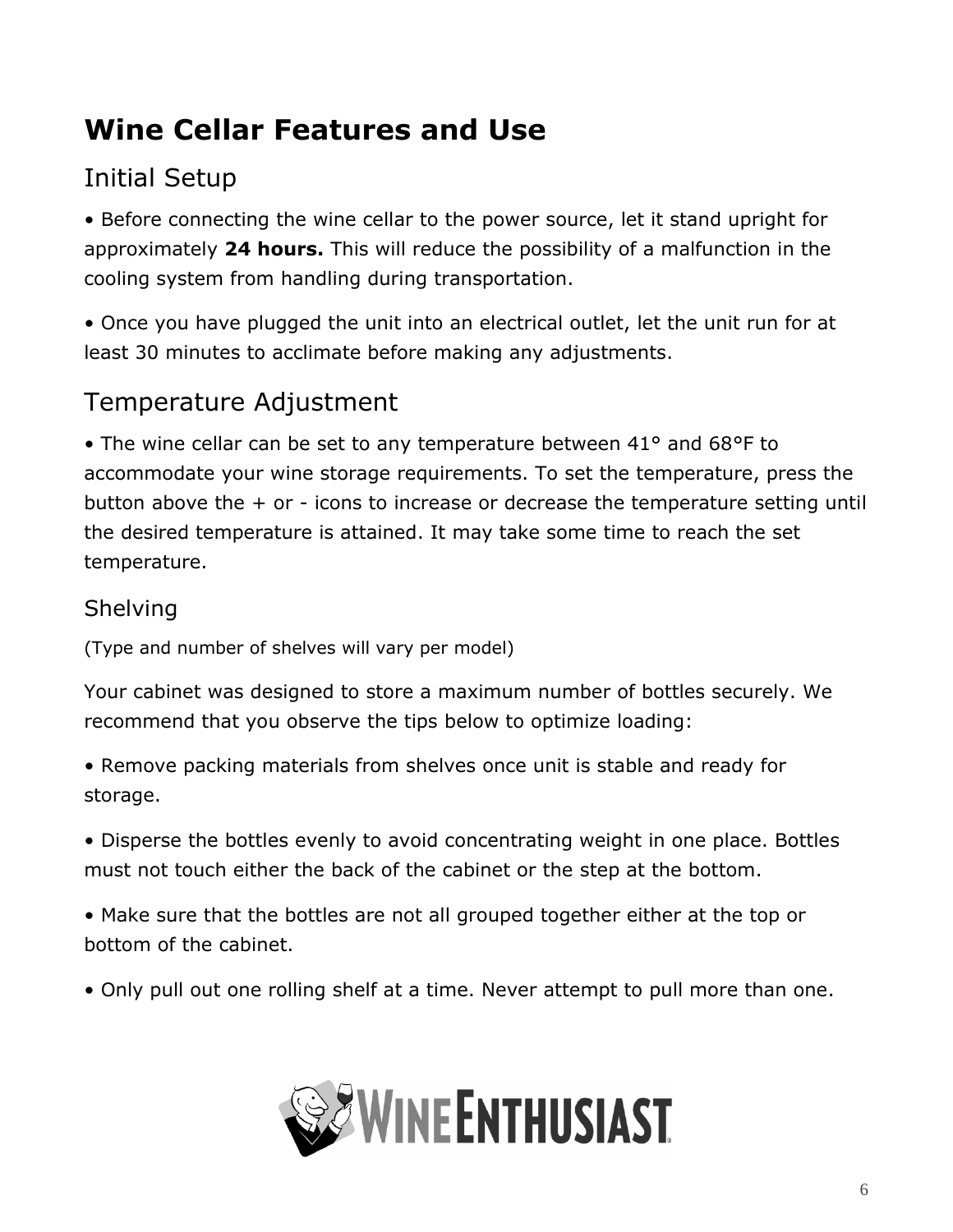• **Maximum weight capacity per shelf is 55 lbs.** You can increase your wine cellar's storage capacity by removing shelves and stacking bottles on top of one another.

• Do not stack more than 3 rows of bottles per shelf.

• The wine cellar will hold 'standard' Bordeaux sized bottles, as shown below. If up to half of your collection consists of non-standard Bordeaux-size bottles, your maximum capacity may be reduced by 20-25%. If your collection consists mostly of these larger sized bottles, your maximum capacity may be reduced by as much as 40%.





264 03 20 03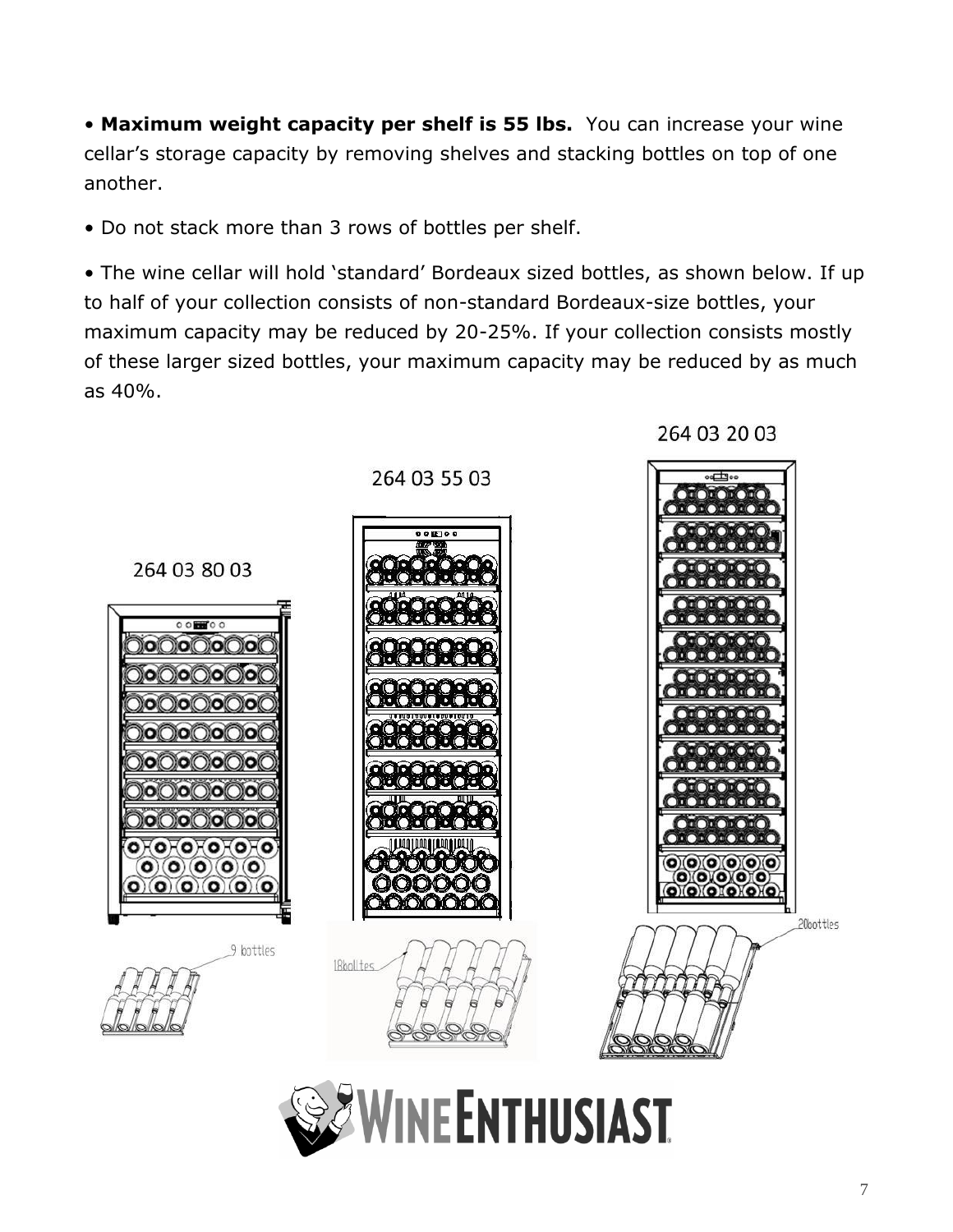#### **Removing the Shelf**

To remove a rolling shelf:

- 1. Remove all bottles.
- 2. Pull the shelf out as far as it will go.
- 3. Lift the shelf up and off the slides.

## <span id="page-7-0"></span>Installing the Handle (If Supplied)

- 1. Pull back the door seal behind handle location.
- 2. Insert screws into pre-drilled screw holes.
- 3. Attach handle and tighten screws.
- 4. Press door seal back into place.



# <span id="page-7-1"></span>**Operating Your Wine Cellar**

Each wine cellar includes an operating panel on the front of the unit. This operating panel includes several features to operate and control the temperature.

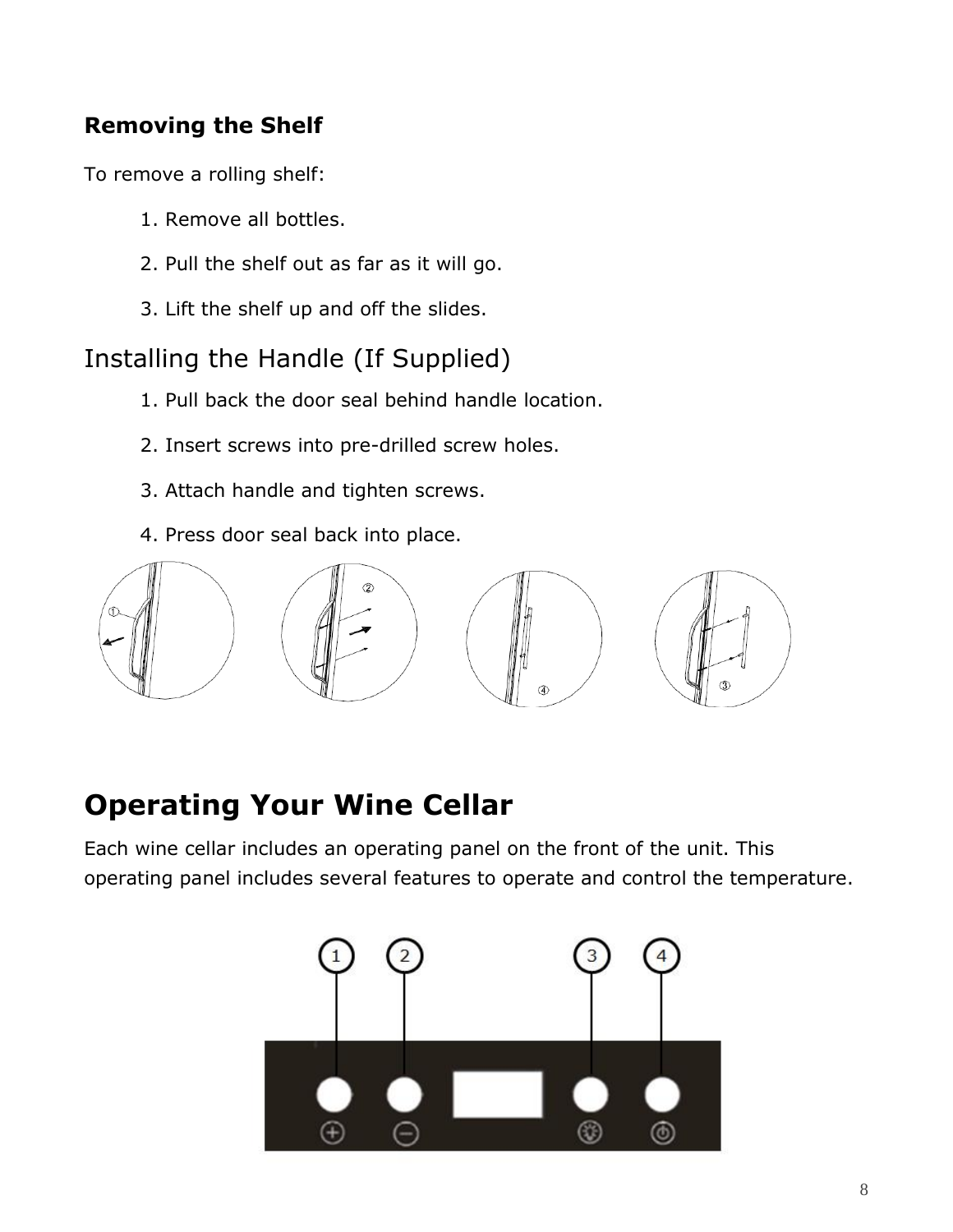- 1. Temperature UP, the temperature increases 1°F each time the + button is pressed.
- 2. Temperature DOWN, the temperature decreases 1°F each time the button is pressed.
- 3. Turns the interior light ON and OFF.
- 4. Turns the Power ON and OFF.
- 5. Press the + or icons simultaneously for 3 seconds to toggle the LED display between Celsius or Fahrenheit readings.

#### <span id="page-8-0"></span>Before You Start

The wine cellar should be placed in a location where the ambient temperature is between 61-100degrees Fahrenheit. If the ambient temperature is above or below this range, the performance of the unit may be affected. For example, placing your unit in extreme cold or hot conditions may cause interior temperatures to fluctuate.

### <span id="page-8-1"></span>Setting the Temperature Control

NOTE: The temperature readout shows the actual cellar temperature, it will temporarily show the set temperature while making adjustments, then reverts back after 5 seconds.

- 1. Make sure power cord is connected to a properly grounded outlet.
- 2. Turn power ON.
- 3. Set the desired temperature by pushing the **+** or **-** button.

4. Increase or decrease 1°F with each push of the **+** or **-** button.

5. NOTE: Temperatures may fluctuate depending on whether the interior light is ON or OFF and depending on the position of the bottles.

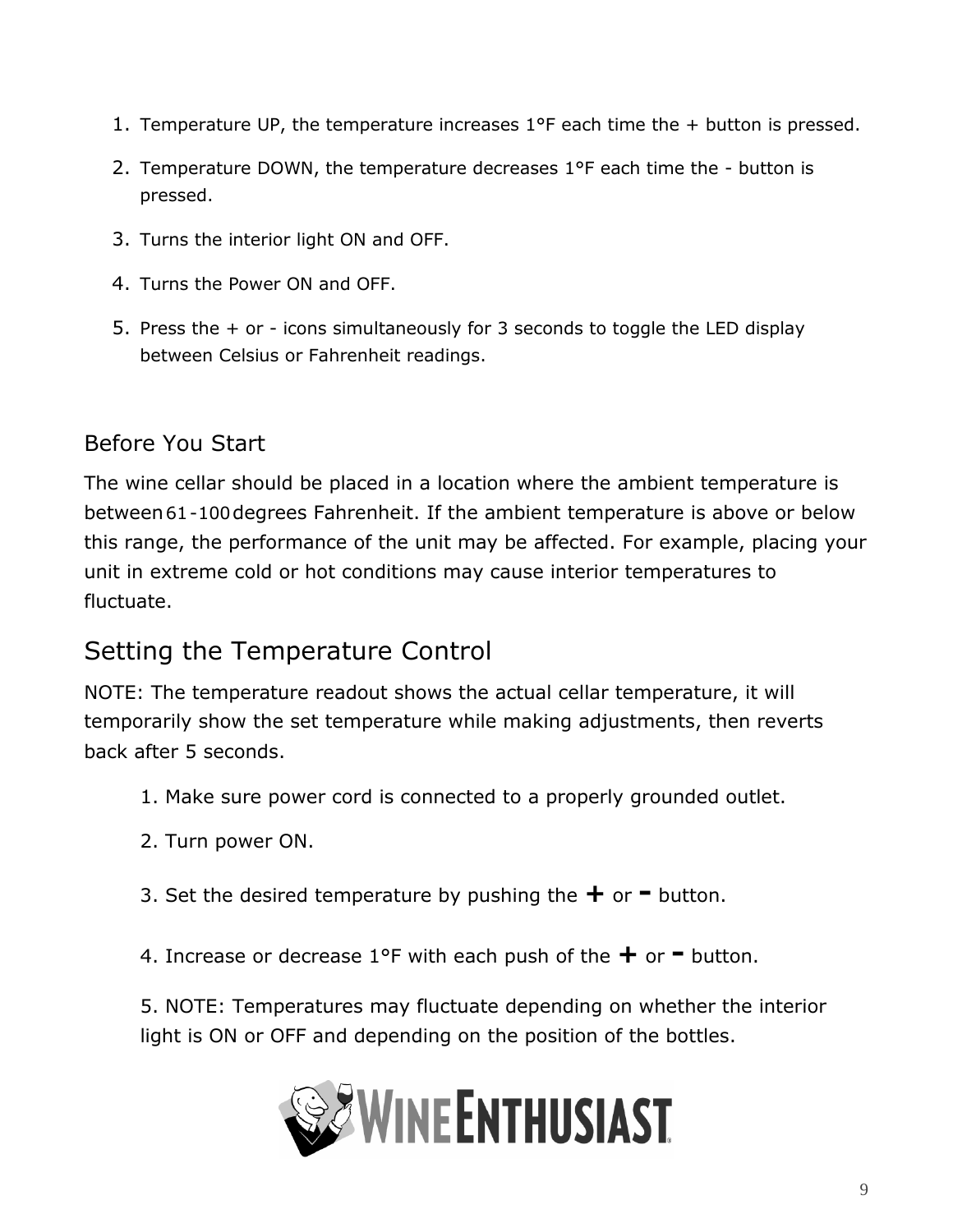## <span id="page-9-0"></span>Temperature Settings for Serving Wine

Although optimal storage temperature is generally regarded to be 53-57°F, different varietals of wine require different service temperature settings. The recommended temperature ranges for serving different varietals of wine are listed below. Your wine cellar will indicate when you have set the Upper/Lower zones to the below temperature ranges.

| Red Wines:             | $60 - 66$ °F |
|------------------------|--------------|
| White Wines            | $45 - 52$ °F |
| <b>Sparkling Wines</b> | 40-45°F      |

# <span id="page-9-1"></span>Interior Light

• To complement the look of your wine collection, a soft light has been built into the wine cellar. Simply push the "Light" button and the light comes on, push again for off. For maximum energy efficiency, leave light off when not viewing your collection.

### <span id="page-9-2"></span>Normal Operating Sounds You May Hear

- Boiling water, gurgling sounds or slight vibrations that are the result of the refrigerant circulating through the cooling coils.
- The thermostat control will click when it cycles on and off.
- Popping or crackling noises due to the auto defrost cycle melting frost build-up.

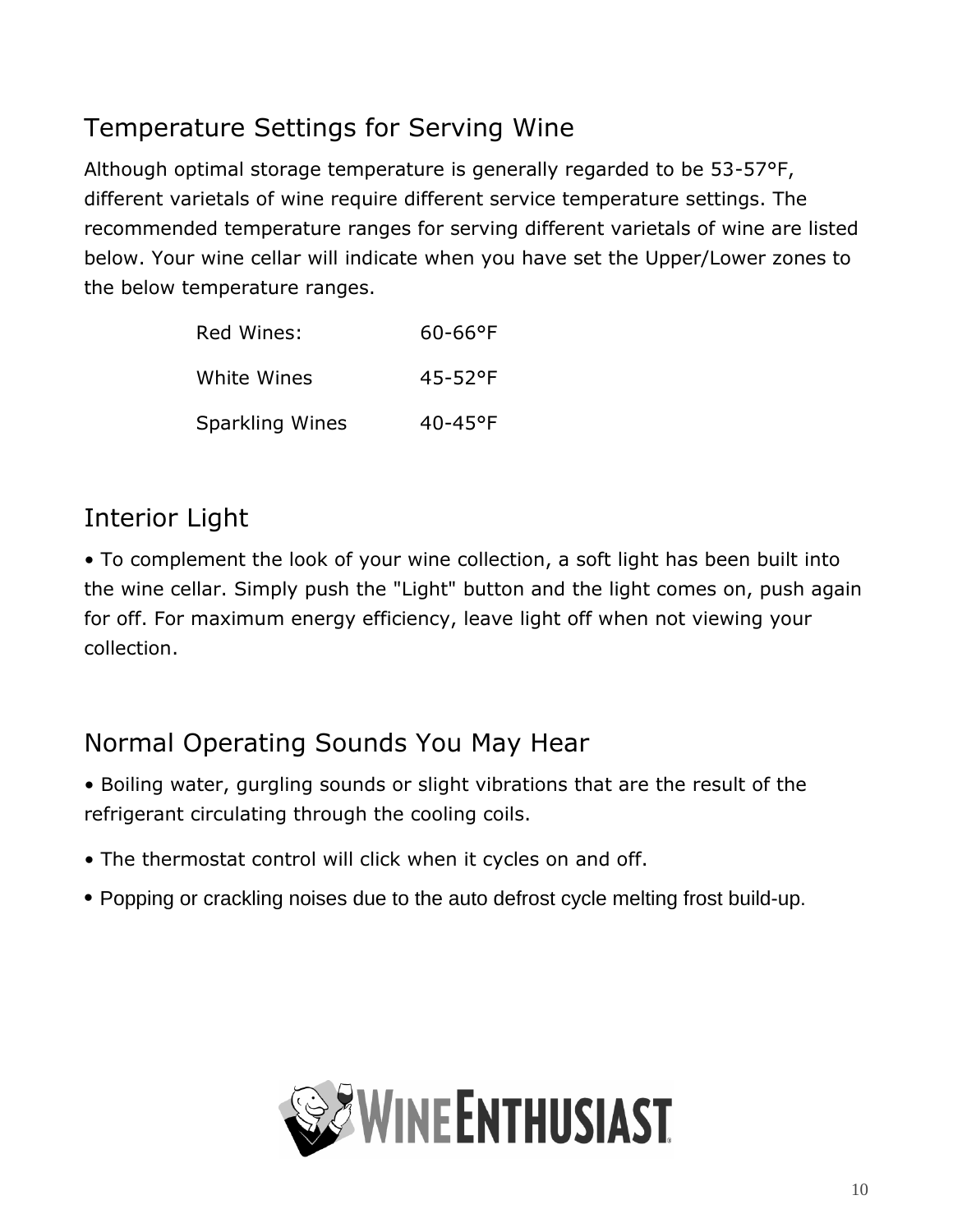### Technical Data

| <b>Model</b>                                      | 264 03 20 03                           | 264 03 55 03                            | 264 03 80 03                            |
|---------------------------------------------------|----------------------------------------|-----------------------------------------|-----------------------------------------|
| <b>Total Volume</b>                               | 18.4 Cu. Ft.                           | 11.4 Cu. Ft.                            | 6.7 Cu. Ft.                             |
| <b>Installation</b>                               | <b>Free-Standing Only</b>              |                                         |                                         |
| <b>Power</b>                                      | 115V~60Hz                              |                                         |                                         |
| <b>Current</b>                                    | 1.4A                                   | 1.4A                                    | 0.9A                                    |
| <b>Protection Class</b>                           | $\mathbf{I}$                           |                                         |                                         |
| <b>Climate Class</b>                              | <b>ST</b>                              |                                         |                                         |
| <b>Start-Up Amps</b>                              | 1.8A                                   | 1.6A                                    | 1.1A                                    |
| <b>Running Amps</b>                               | 1.3A                                   | 1.3A                                    | 0.8A                                    |
| <b>Ambient Temperature</b>                        | $61 - 100$ °F                          |                                         |                                         |
| Refrigerant                                       | $R600a - 1.8 oz.$                      | $R600a - 1.8 oz.$                       | $R600a - 1.2 oz.$                       |
| <b>Temperature Range</b>                          | $41 - 68$ °F                           |                                         |                                         |
| <b>Approx. Net Weight</b>                         | 222 lbs.                               | 179 lbs.                                | 141 lbs.                                |
| Dimensions (H x W x D)<br>Handle Adds 2" to Depth | $73.5'' \times 23.5'' \times$<br>27.4" | 62.6" $\times$ 23.5" $\times$<br>24.7'' | 40.8" $\times$ 23.5" $\times$<br>24.8'' |

<span id="page-10-0"></span>

CONFORMS TO UL STD.<br>60335-1 & 60335-2-24 CERTIFIED TO<br>CSA STD. C22.2 NO.<br>60335-1 & 60335-2-24

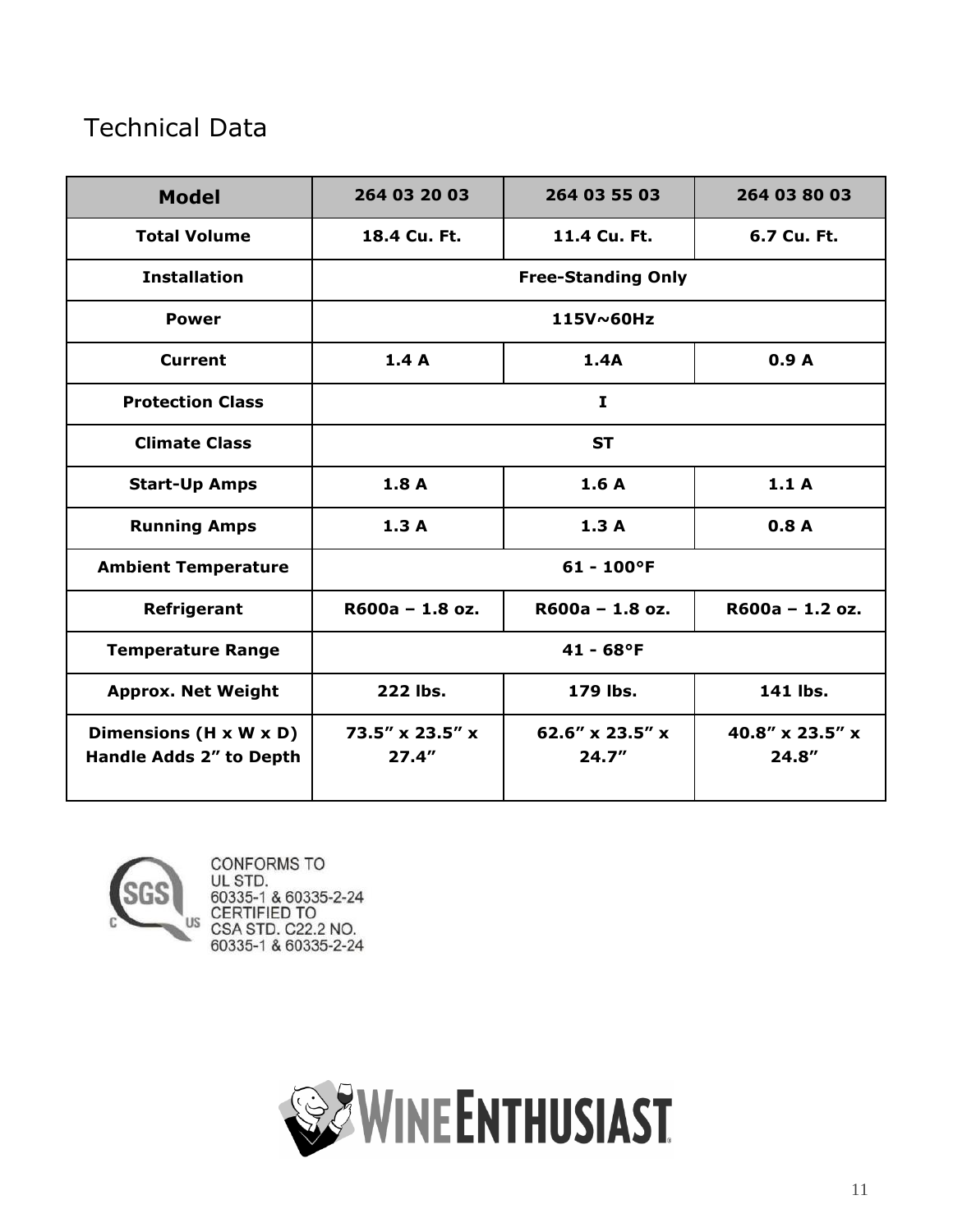# **Proper Wine Cellar Care and Cleaning**

#### **Cleaning and Maintenance**

**Warning:** To avoid electric shock always unplug your wine cellar before cleaning.

Ignoring this warning may result in death or injury.

- **Caution:** Before using cleaning products, always read and follow manufacturer's instructions and warnings to avoid personal injury or product damage.
- **General:** Prepare a cleaning solution of 3-4 tablespoons of baking soda mixed with warm water. Use sponge or soft cloth, dampened with the cleaning solution, to wipe down your wine cellar.
	- Rinse with clean warm water and dry with a soft cloth.

• Do not use harsh chemicals, abrasives, ammonia, chlorine bleach, concentrated detergents, solvents or metal scouring pads. Some of these chemicals may dissolve, damage and/or discolor your wine cellar.

#### **Door Gaskets:**

• Clean door gaskets every three months according to general instructions. Gaskets must be kept clean and pliable to assure a proper seal.

• Petroleum jelly applied lightly on the hinge side of gaskets will keep the gasket pliable and assure a good seal.

#### **Power Interruptions**

• Occasionally there may be power interruptions due to thunderstorms or other causes. Remove the power cord from AC outlet when a power outage occurs. When power has been restored, **wait 3 to 5 minutes** then re-plug the power cord to AC outlet.

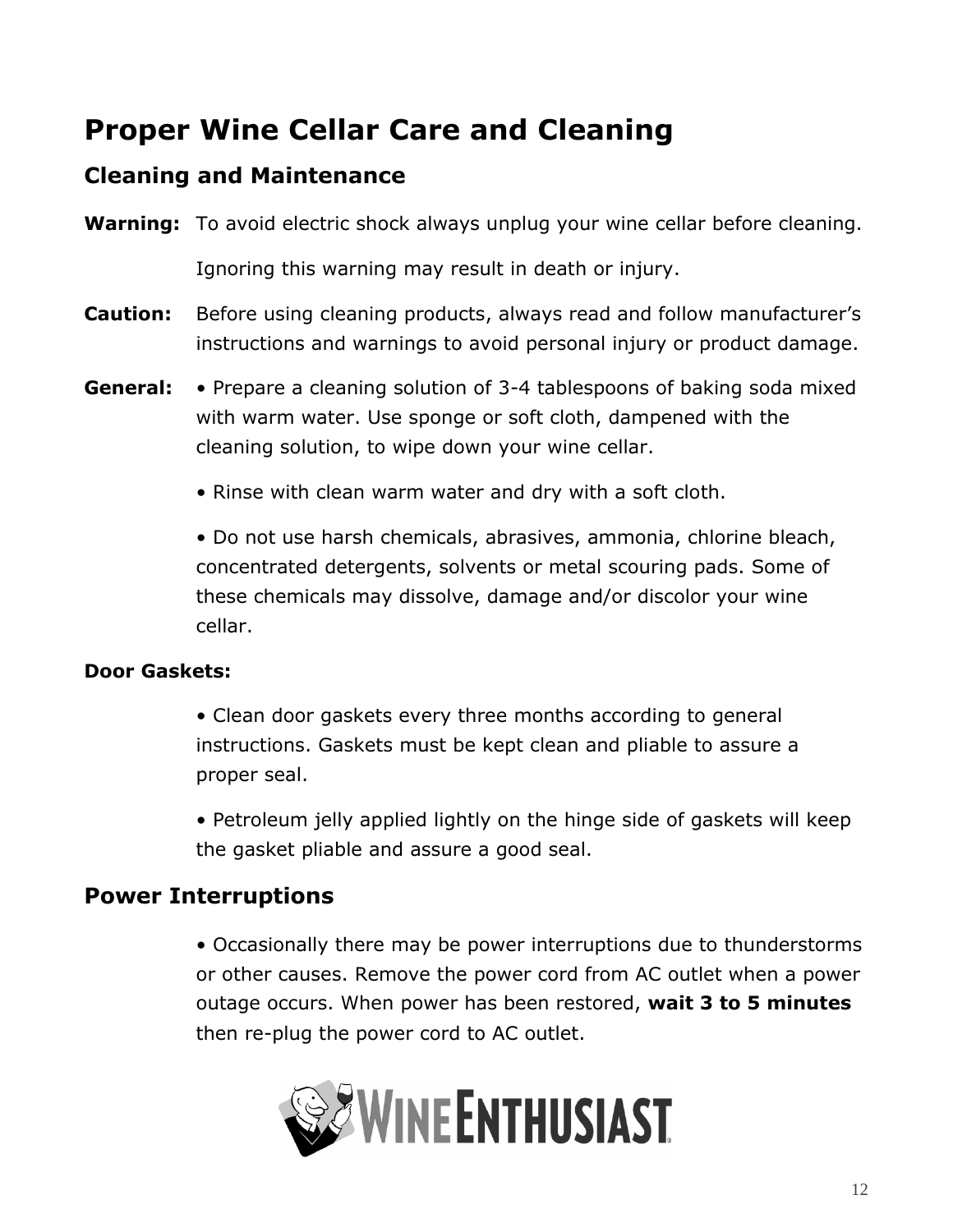#### **Vacation and Moving Care**

• For long vacations or absences, unplug the wine cellar and clean the wine cellar and door gaskets according to "General cleaning" section. Leave doors open, so air can circulate inside.

• When moving always move the wine cellar vertically. Do not move with the unit lying down, as possible damage to the sealed system could occur.

**Note**: After moving, wait 24 hours before plugging in the wine cellar.

## <span id="page-12-0"></span>Troubleshooting

Many common issues with your wine cellar can be easily solved. Try the troubleshooting tips below if you experience any problems.

#### **Wine Cellar Does Not Operate:**

• Check if wine cellar is plugged in.

• Check if there is power in the AC outlet, by checking the circuit breaker.

#### **Wine appears too warm:**

- Frequent door openings.
- Allow time for recently added wine to reach desired temperature.
- Check gaskets for proper seal.
- Clean condenser coils.
- Adjust temperature control to colder setting.

#### **Wine temperature is too cold:**

• If temperature control setting is too cold, adjust to a warmer setting.

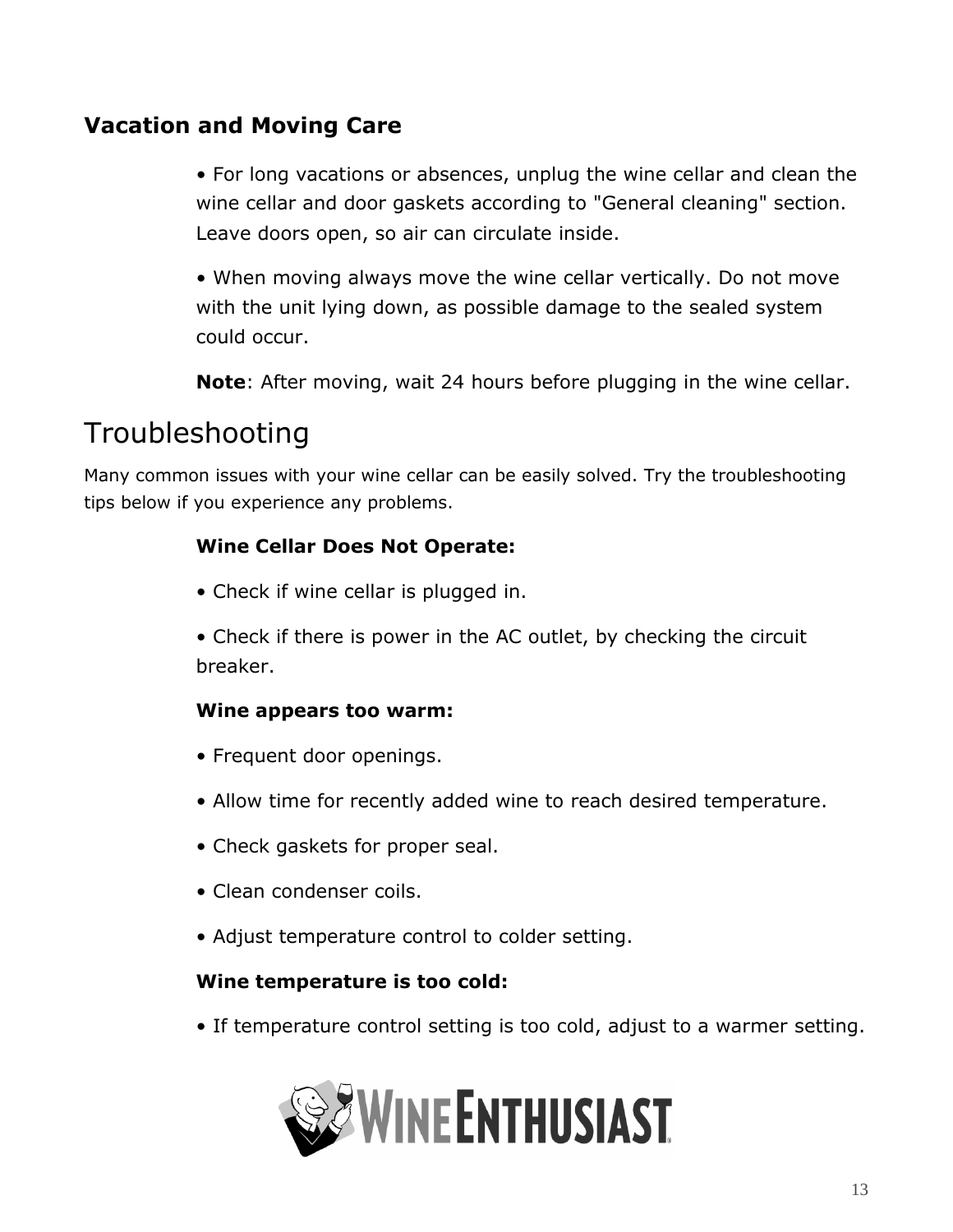#### **Wine cellar runs too frequently:**

• This may be normal to maintain constant temperature during high temperature and humid days.

• Doors may have been opened frequently or for an extended period of time.

- Clean condenser coils.
- Check gasket for proper seal.
- Check to see if doors are completely closed.

#### **Moisture build-up on interior or exterior of the wine cellar:**

- This is normal during high humidity periods.
- Prolonged or frequent door openings.
- Check door gaskets for proper seal.

#### **Wine cellar door does not shut properly:**

- Level the wine cellar.
- <span id="page-13-0"></span>• Check for blockages e.g. wine bottles, shelves.

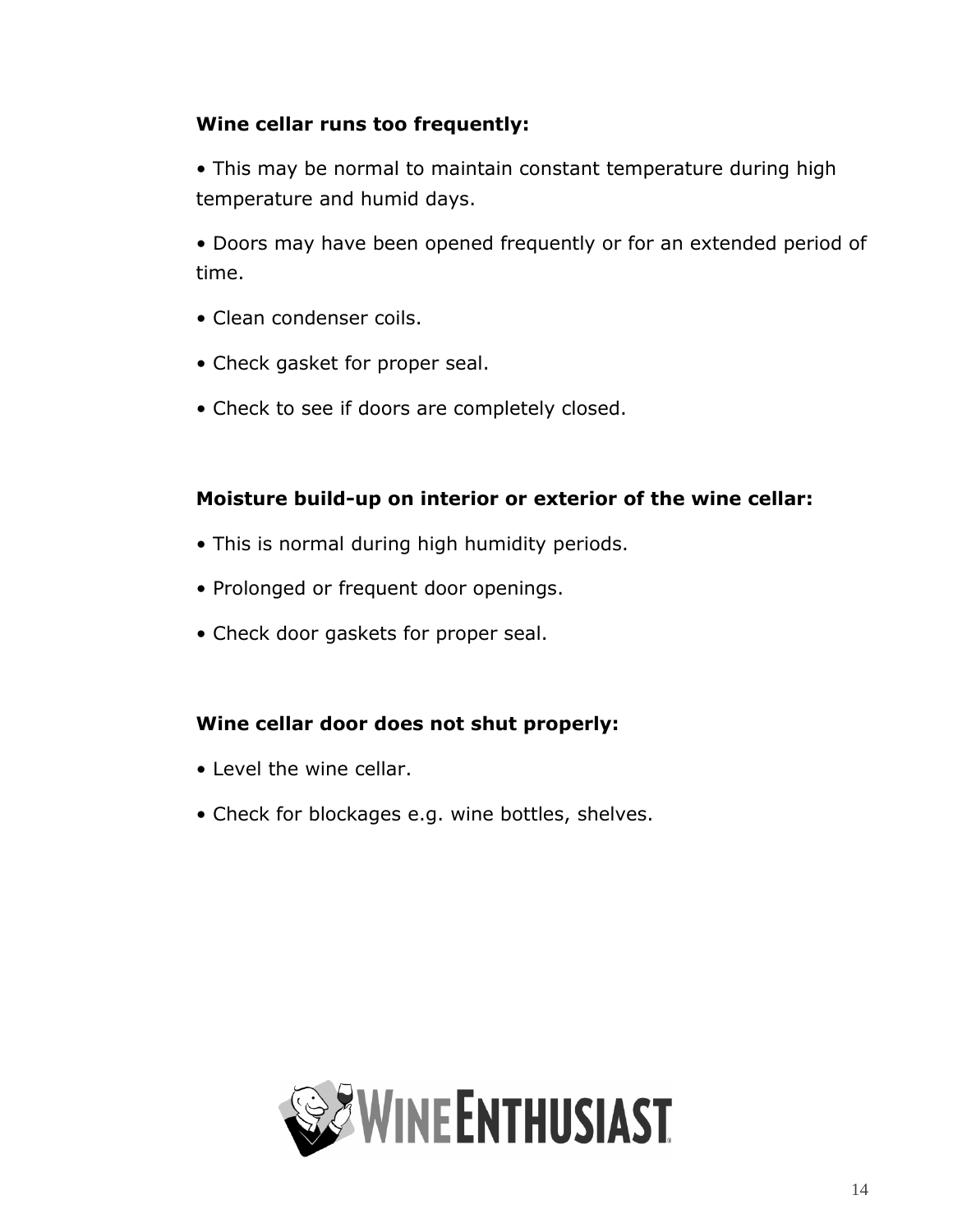# **Limited Warranty**

### **This Warranty Covers Appliances within the Continental United States Only.**

**Length of Warranty: This Limited Warranty lasts for one (1) year from date of receipt of purchase of the wine cellar** ("Limited Warranty Period") and the sealed system (compressor, condenser, evaporator) will be covered for three (3) years. Extended warranties may be available for an additional cost at the time of purchase or up to 30 days from date of purchase. These extended warranties would extend this one (1) year limited warranty to two (2), three (3), or five (5) years. Details about our extended protection plans can be found @ wineenthusiast.com.

**Who is Protected**: This Limited Warranty protects the original purchaser during the Limited Warranty Period, provided that such purchaser can present appropriate proof of original purchase.

**What is Covered**: This Limited Warranty covers any defects in workmanship or materials in your new wine cellar under normal use.

**What is Not Covered**: The following are not covered by this Limited Warranty damage due to such things as accident, misuse, abuse, mishandling, neglect, unauthorized repair, failure to properly maintain, acts of God or any other cause beyond the reasonable control of the Wine Enthusiast whether similar or dissimilar to the foregoing.

Purchaser understands and acknowledges that the wine cellar is a wine refrigerator, which houses wine. Purchaser assumes all the risk of using these units, including risk of spoilage, humidity variations, temperature variations, leaks, fires, water damage, mold, mildew, dryness and similar perils that may occur.

**What We Will Do**: During the Limited Warranty Period, Wine Enthusiast and/or the manufacturer will, at its sole discretion, repair or replace any wine cellar not operating within the manufacturer's specifications. All costs for labor and materials thereto shall be covered during the Limited Warranty Period. If Wine Enthusiast deems the wine cellar is not repairable, Wine Enthusiast will use the value of your original order toward a replacement; provided, however, that the purchaser will be responsible for all shipping and handling costs with respect to the replacement after the initial ninety (90) days after the date of receipt of original purchase. *After the initial ninety (90) day period after the date of receipt of purchase, purchaser must pay any shipping and handling charges that are incurred in shipping or transporting the wine cellar for service under this Limited Warranty.* Wine Enthusiast reserves the right to substitute materials of